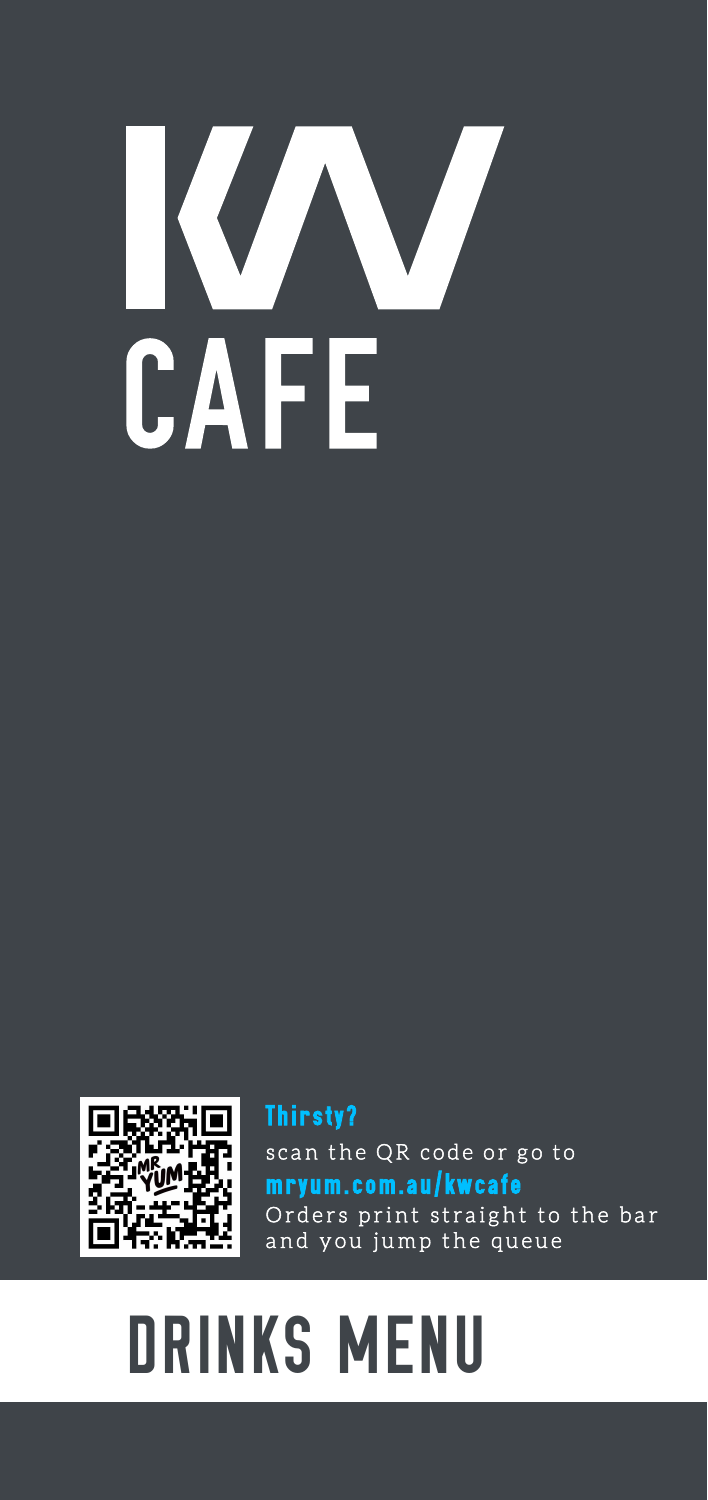## BEERS

| <b>TAP BEER</b>                      | Middy<br>285mL 570mL | Pint   |
|--------------------------------------|----------------------|--------|
| <b>Eagle Bay XPA</b><br>3.5%         | \$5.50               | \$9.50 |
| <b>Eagle Bay Kolsch</b><br>4.7%      | \$5.50 \$9.50        |        |
| <b>Gage Roads Single Fin</b><br>4.5% | \$5.50               | \$9.50 |

#### BOTTLED BEER

| <b>Rogers</b><br>3.8%   330mL                  | \$9 |
|------------------------------------------------|-----|
| Peroni Leggera<br>$3.5\%$   330mL              | \$9 |
| Peroni Nastro<br>5.1%   330mL                  | \$9 |
| Asahi<br>5.0%   330mL                          | \$9 |
| <b>Heineken</b><br>5.0%   330mL                | \$9 |
| <b>James Squire 150 Lashes</b><br>4.2%   345mL | \$9 |
| <b>Great Northern Original</b><br>4.2%   330mL | \$9 |
| <b>Orchard Thieves Apple</b><br><b>Cider</b>   | \$9 |
| 4.5%   330mL                                   | \$9 |
| <b>Matso Ginger Beer</b>                       |     |

**3.5% | 330mL**

# **SPIRITS**

#### PREMIX

| <b>Canadian Club and</b><br>Dry | \$10 |
|---------------------------------|------|
| 4.8%   330mL                    | \$10 |
| <b>Jack Daniels and Cola</b>    |      |
| 4.8%   330mL                    | \$10 |
| <b>Gordons Gin and</b>          |      |
| <b>Tonic</b>                    |      |
| $6.0\%$   275mL                 |      |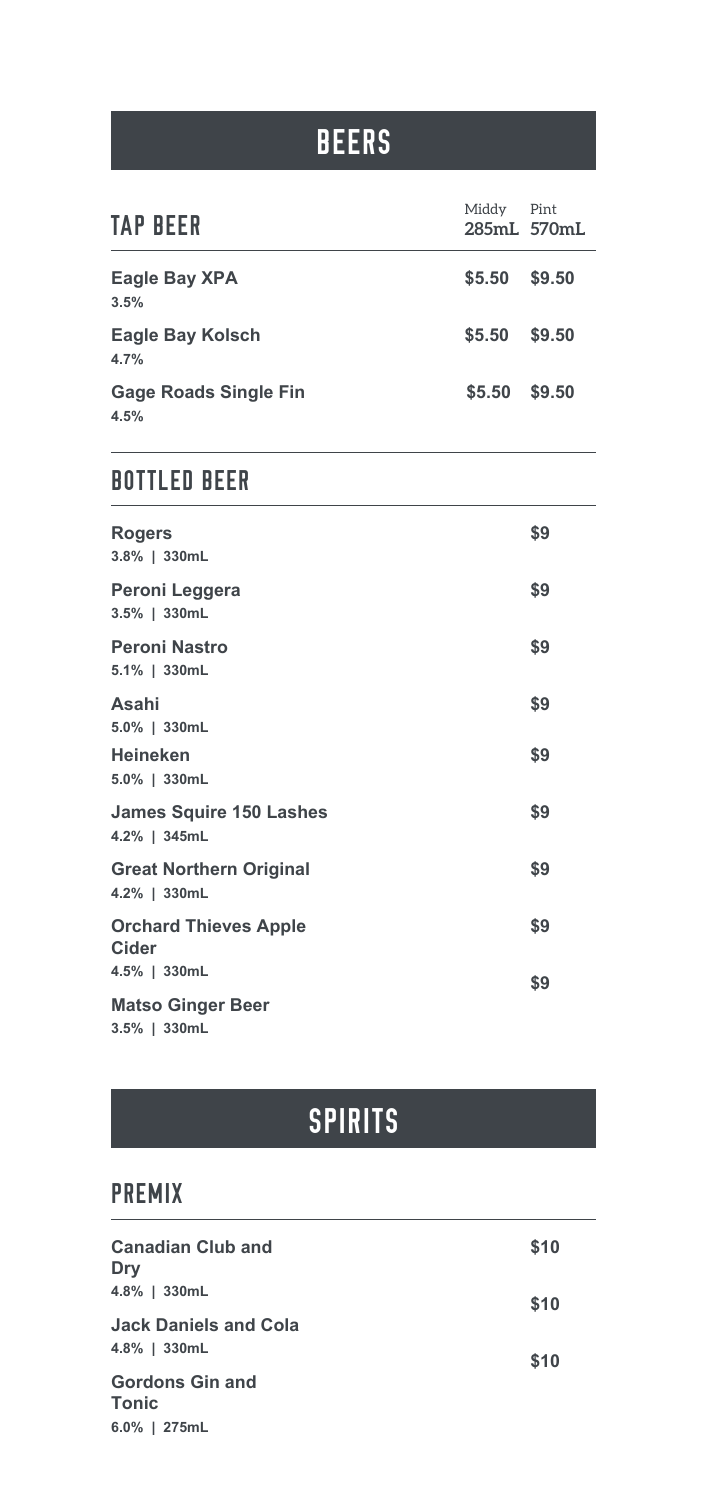# RED WINES

| CLASSIC                                                            | Glass | <b>Bottle</b><br>150mL 750mL |
|--------------------------------------------------------------------|-------|------------------------------|
| <b>PFolklore Classic Red</b><br>14%                                | \$7   | \$26                         |
| <b>CABERNET SAUVIGNON</b>                                          |       |                              |
| <b>Peos 4 Kings Cabernet Sauvignon</b><br>14.5%                    |       | \$29                         |
| <b>Wildflower Cabernet Sauvignon</b><br>14%                        | \$8   | \$33                         |
| <b>Snake and Herring "Dirty Boots"</b><br>14%                      |       | \$35                         |
| <b>CABERNET MERLOT</b>                                             |       |                              |
| <b>Voyager Estate Girt by Sea</b><br><b>Cabernet Merlot</b><br>14% |       | \$39                         |
| <b>CABERNET MALBEC</b>                                             |       |                              |
| <b>Wise Leaf Cabernet</b><br><b>Malbec</b><br>14.5%                |       | \$36                         |
| PINOT NOIR                                                         |       |                              |
| <b>Ad Hoc Cruel Mistress Pinot Noir</b><br>14%                     | \$9   | \$33                         |
| <b>SHIRAZ</b>                                                      |       |                              |
| <b>Wise Sea Urchin Shiraz</b><br>14.5%                             |       | \$27                         |
| Ad Hoc Middle of Everywhere Shiraz<br>14%                          | \$9   | \$33                         |
| <b>The Lake House Shiraz</b><br>14%                                |       | \$37                         |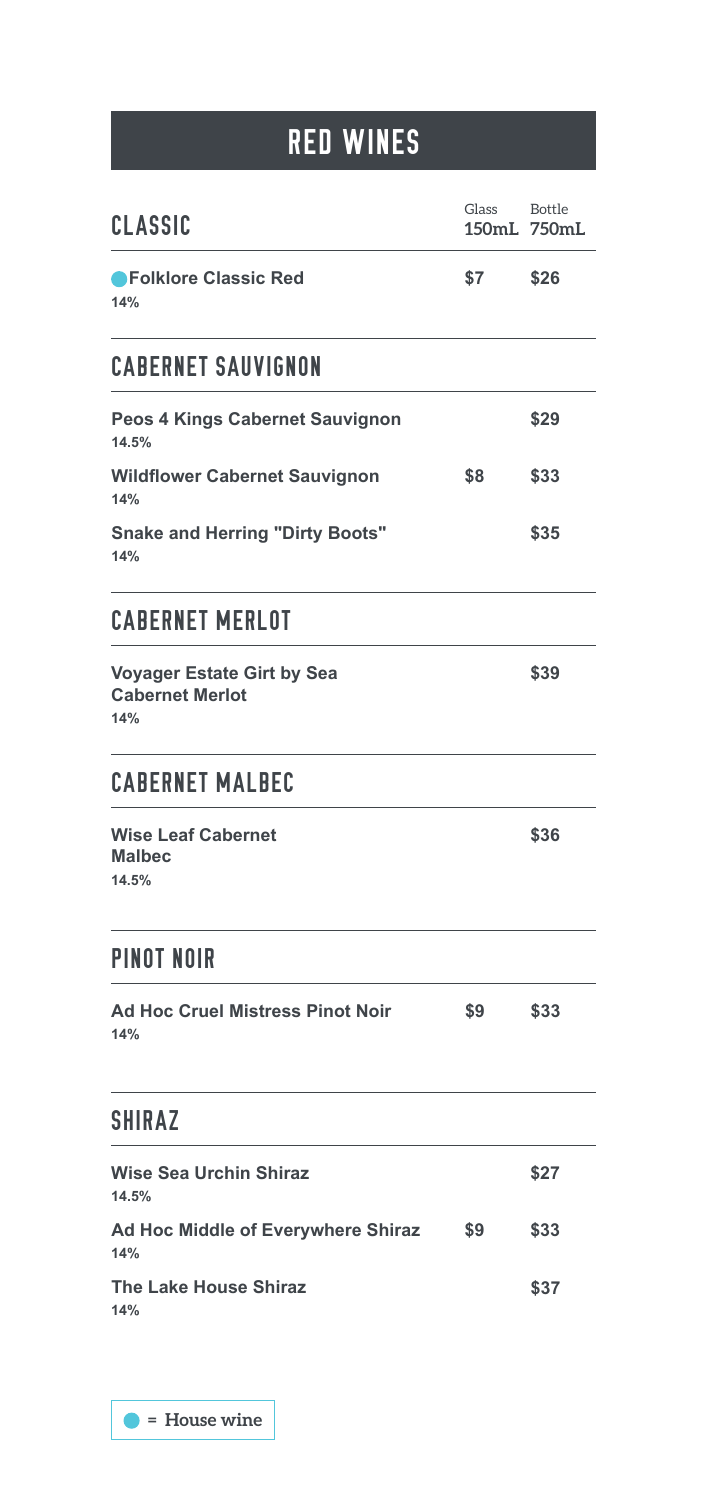# WHITE WINES

| <b>SWEET</b>                                                             | Glass | <b>Bottle</b><br>150mL 750mL |
|--------------------------------------------------------------------------|-------|------------------------------|
| <b>Happs Sweet White Fuchsia</b><br>10.6%                                |       | \$30                         |
| <b>Fiore Moscato</b><br>7%                                               | \$8   | \$32                         |
| <b>SAUVIGNON BLANC</b>                                                   |       |                              |
| <b>Wild Flower Sauvignon Blanc</b><br>12.5%                              | \$8   | \$32                         |
| <b>Robert Oatley Signature</b><br><b>Series Sauvignon Blanc</b><br>12.5% |       | \$40                         |
| <b>SEMILLON SAUVIGNON BLANC</b>                                          |       |                              |
| <b>Wise Leaf SSB</b><br>13%                                              |       | \$34                         |
| SAUVIGNON BLANC SEMILLON                                                 |       |                              |
| <b>Byron and Harold Tandem SBS</b><br>13%                                | \$7   | \$27                         |
| <b>Voyager Estate SBS</b><br>13%                                         |       | \$36                         |
| <b>Wild Oats SBS</b><br>12%                                              |       | \$32                         |
| RIESLING BLEND                                                           |       |                              |
| <b>Apostrophe Stones Throw Riesling Blend</b><br>13%                     | \$9   | \$32                         |
| <b>CHARDONNAY</b>                                                        |       |                              |
| <b>Flame-tree Embers Chardonnay</b><br>13%                               |       | \$32                         |
| <b>Wise Leaf Chardonnay</b><br>13%                                       |       | \$35                         |
| <b>Ad Hoc Hen and Chicken Chardonnay</b><br>13%                          | \$9   | \$36                         |
| <b>Voyager Estate Girt by Sea Chardonnay</b><br>13.5%                    |       | \$40                         |

 **= House wine**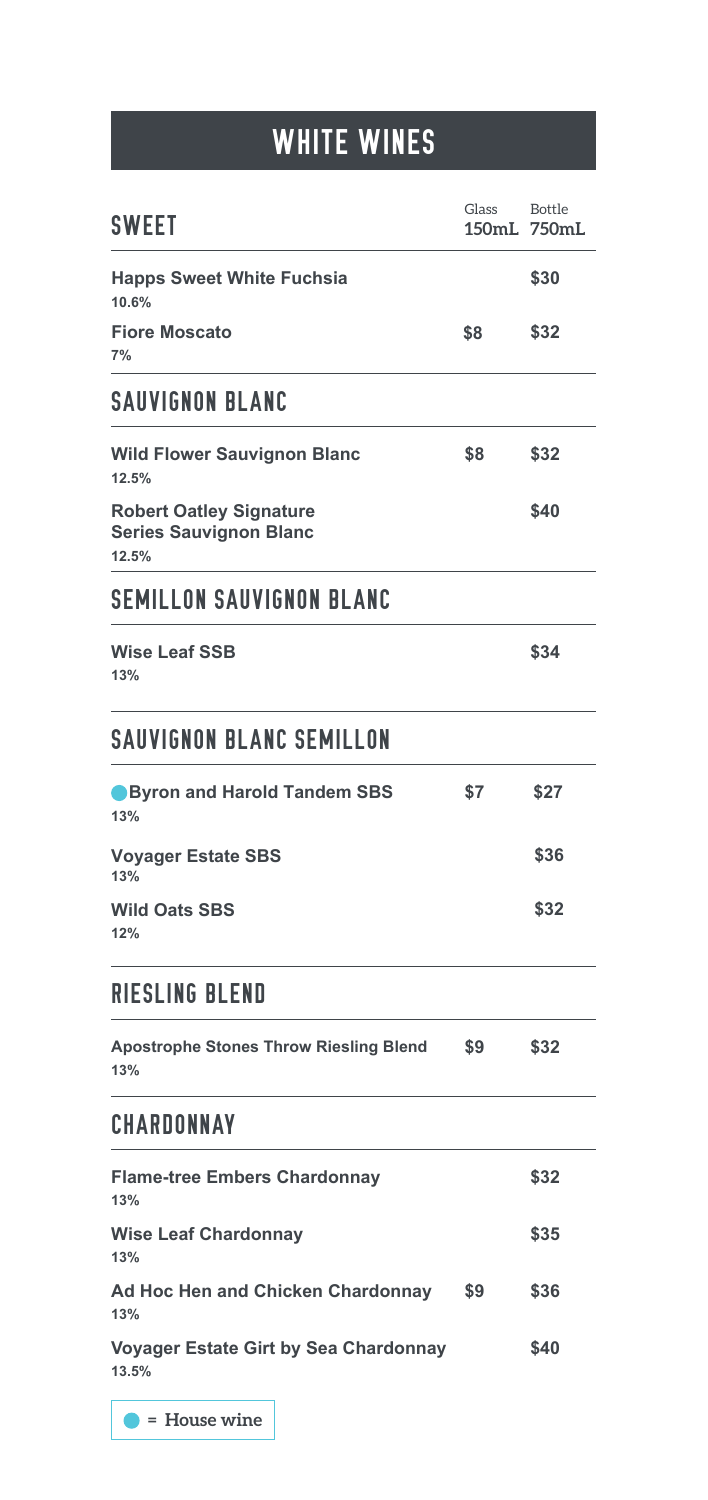# ROSÉ

|                                          | Glass | <b>Bottle</b><br>150mL 750mL |
|------------------------------------------|-------|------------------------------|
| <b>Happs Fuschia Sweet Rosé</b><br>11.2% | \$8   | \$32                         |
| <b>Wildflower Rosé</b><br>13%            |       | \$32                         |
| <b>Voyager Estate Rosé</b><br>13.5%      |       | \$38                         |

### SPARKLING

|                                                 | Glass<br>120mL 750mL | <b>Bottle</b> |
|-------------------------------------------------|----------------------|---------------|
| <b>Wild Flower Brut Cuvee</b><br>12%            | \$8.50               | \$33          |
| <b>Aurelia Prosecco - Robert Oatley</b><br>12%  |                      | \$35          |
| <b>Zilzie Selection 23 Prosecco</b><br>11.5%    |                      | \$27          |
| <b>Zilzie Selection 23 Prosecco Rose</b><br>12% |                      | \$27          |



#### **Thirsty? Another round?**

**Place your order without leaving your seat by scanning the QR code or head to**

#### **mryum.com.au/kwcafe**

**Orders print straight to the bar and you will jump the queue**